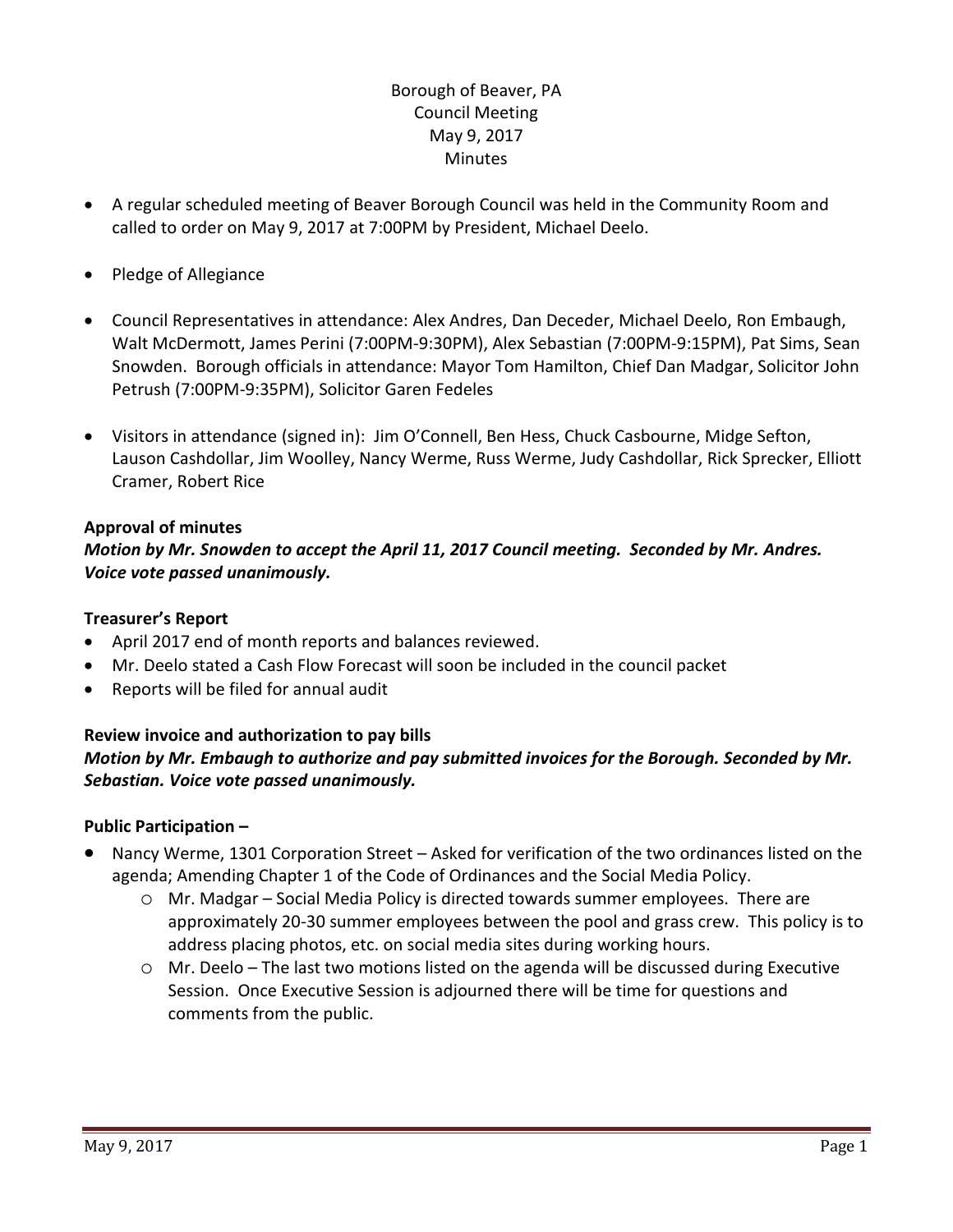- Lauson Cashdollar, 734 Fourth Street Commented on the following:
	- $\circ$  Advertising Policy An inappropriate attempt to suspend or change a long standing policy regarding hiring by not allowing advertising to the general public for open positions.
	- o Centralization of power given to the Chief of Police when hired as Borough Manager and Manager of the office. Council needs to be more involved in the decision making process.
	- $\circ$  Last year, the budget was over spent by \$300,000 and \$100,000 was moved from the road budget. This year, the budget is also overspent which the borough may have to consider tax anticipation loans.
	- o Requests Council read and understand the distributed copy of the April 5, 2017 Memorandum Opinion and Order by Judge Fouse regarding Officer Wijnen-Riens. Additional information will be provided to members at a later time.
		- Officer McCoy, also President of the Police Union, stated the case is currently under litigation and this is not the appropriate forum to discuss.
- Ben Hess, 500-510 Third Street
	- o Seeking guidance regarding Beaver Borough Signage Ordinance. Since January 2017 he has been renting the second floor of 500 & 510 Third Street which are two separate tax parcels and entities. So far he has submitted four separate sign drawings in an attempt to promote his business. The current Ordinance prohibits flat signs on second floor occupancy.
	- o Mr. Deelo Two options: Request a variance or change the Zoning Ordinance. Suggests Mr. Hess to attend the next Planning Commission meeting on May 15, 2017 at 7:00PM.
	- o Mr. Hess stated he has spoken to Mr. Sprecker and understands the variance process. Each variance request is \$700 which is three times the cost of the signs.
	- o Mr. Madgar suggests Mr. Sprecker continue to assist Mr. Hess to get the situation resolved.

# **Reports – Commissions / Authorities**

**Council of Governments (COG) –** No report

### **Business District Authority – No report**

**Civil Service Commission –** Reported by Midge Sefton

- March 29, 2017 meeting minutes enclosed in council packet
- Next meeting to review the Rules and Regulations will be May 17, 2017at 3:00PM

### **Zoning Hearing Board (ZHB) –** Reported by Mr. Sprecker

A zoning hearing will be held on June 5, 2017 at 6:00PM regarding 394 College Avenue. Seeking dimensional variances to erect a 3 unit townhouse development.

### **Planning Commission –** Reported by Mr. Rice

April 17, 2017 draft minutes enclosed in council packet

### **Tree Commission –** No report

Mr. Deelo – Arbor Day was well attended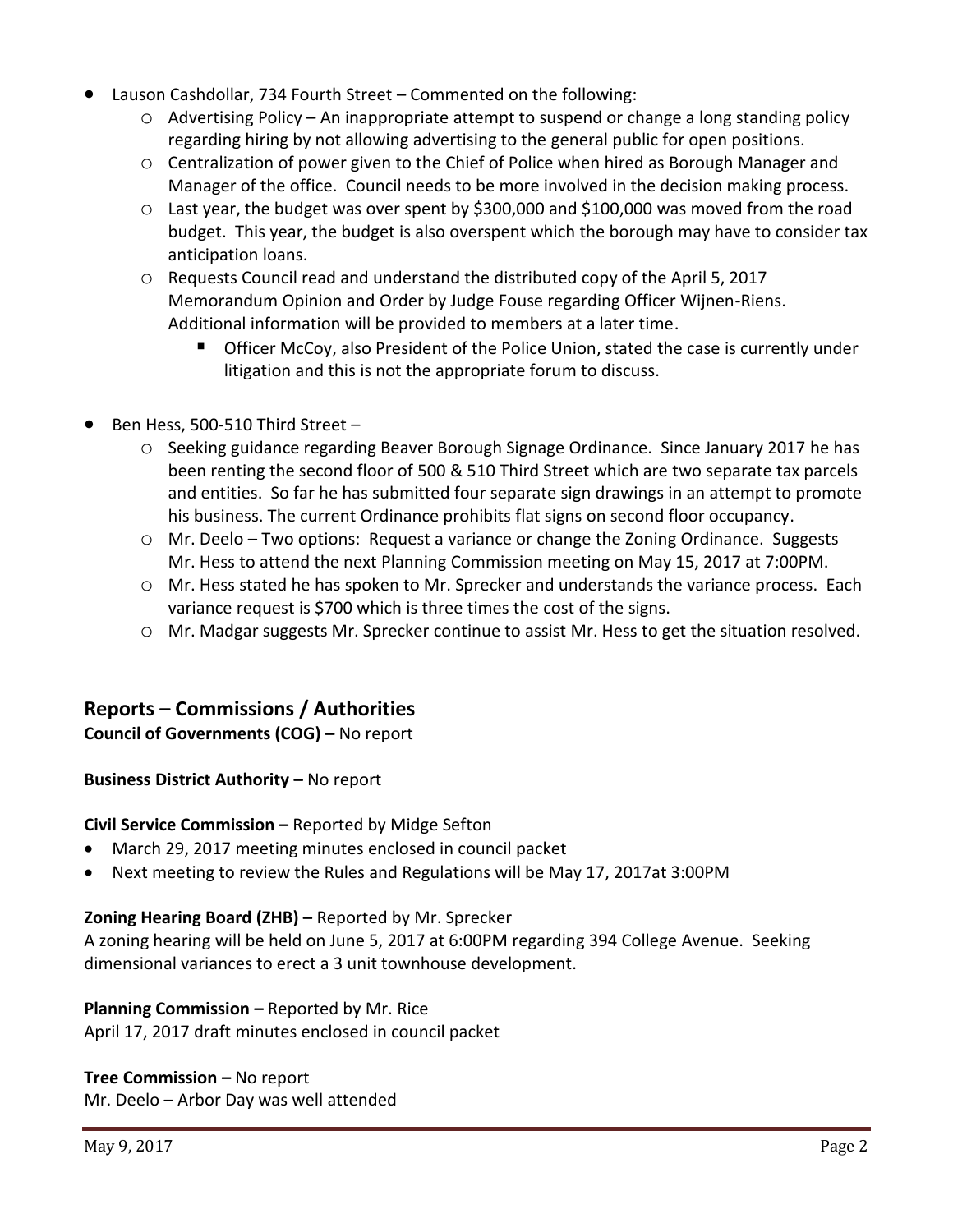**Code Enforcement Officer Report –** Reported by Mr. Sprecker April 2017 report enclosed in council packet

**Historic Architectural Review Board (HARB) –** No report Meetings are held on the fourth Thursday of each month at 7:00PM

# **Municipal Authority –** Reported by Mr. Sims

April 19, 2017 meeting minutes enclosed in council packet

# **Council Committee Reports**

**Public Safety –** No meeting last month

**Finance –** No meeting last month

Next meeting will be held May 10, 2017 at 6:00PM to discuss the Clash Flow Forecast report

### **Highway –** No meeting held in April

- Mr. Deelo Opinion Letter from Borough Engineer regarding Sassafras Lane suggests the road is owned by both Beaver Borough and Vanport Township. An agreement will need to be written regarding maintenance.
	- $\circ$  Mr. McDermott stated he has spoken to other Borough Manager's from the surrounding area and found out joint responsibility is also taken for roads that border towns.

### **General Government –** Reported by Mr. Andres

April 25, 2017 meeting minutes enclosed in council packet

### **Code Enforcement –** Reported by Mr. Sebastian

Anticipates having the Rental Registration Ordinance by the June meeting

#### **Recreation –** Reported by Mr. Embaugh

- May 2, 2017 meeting minutes enclosed in council packet
- Beaver County BOOM will be on June 24, 2017

### **Reports**

### **Manager's Report –** Reported by Chief Madgar

- Reviewed the April 2017 report enclosed in council packet
- Pool concrete work should be completed by opening day of May 27, 2017
- Expenditures: Two pumps replaced at the pool approximate cost \$20,000; first part of Access Road - \$40,000. The other part of the Access Road will be approximate \$40,000 should be completed by October 2017.
- Laura Street and Park Street working with Columbia Gas trying to get timing down regarding the work schedule
- Second Street paving per Columbia Gas work may be scheduled for Second Street for 2018
- Paving bids will be out by the end of the month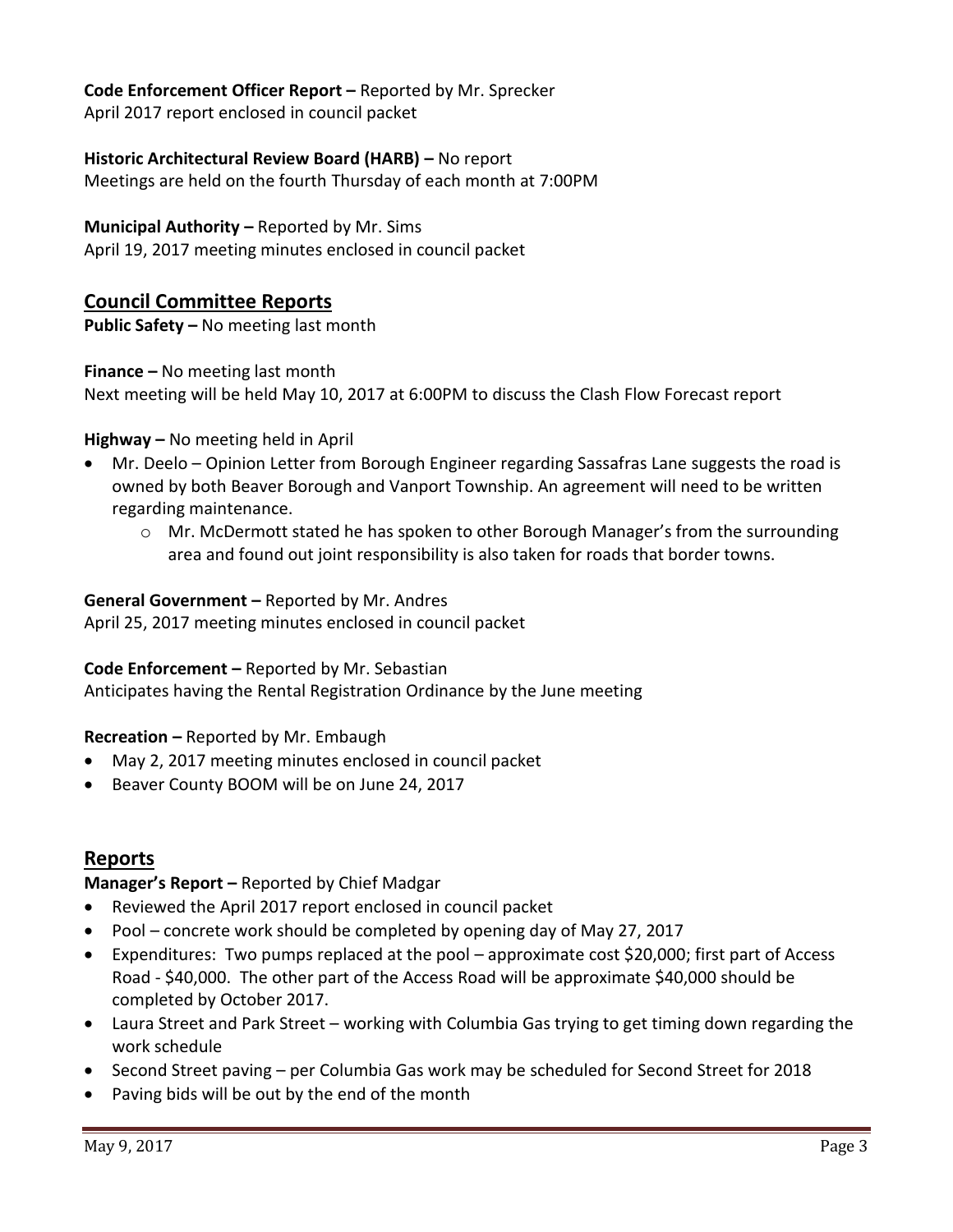- Police Memorial Service will be held on May 19, 2017 at 10:00AM
	- $\circ$  Jim DeGori will be presented an award for the exemplary work with victims of domestic violence

### **President's Report –**

- April 27, 2017 Shell Conference Call report enclosed in council packet
- Planning Commission scheduling and advertising a meeting to discuss preliminary project concepts of Quay Park

**Mayor Hamilton – No report** 

**Police Chief Madgar – No report** 

**Fire Department –** No report

**Emergency Management Coordinator - No report** 

#### **Borough Engineer –**

April 2017 monthly report enclosed in council packet

### **Solicitor Petrush –**

- Amendment of Zoning Ordinance Change of Official Zoning Map to re-classify 2 parcels in First Ward; add new regulations for alcoholic beverage production in GCW District.
- Proposed Rental Registration Ordinance distributed to council members
	- o Mr. Deelo referred to Code Enforcement Committee to review and advise council of any suggested changes
- Possible Ordinance on Chicken Keeping distributed to council members
	- o Mr. Deelo referred to General Government Committee to review and advise council of any suggested changes

### **Old Business**

**Motion – Ordinance amending Chapter 13 of the Code of Ordinances**

*Motion by Mr. Snowden that Beaver Borough Council approve the attached Ordinance amending Chapter 13 of the Code of Ordinances, relating to licenses, permits and general business regulations. Summary: Specifying a one-day limit on the duration of a license and restricting the days and hours of transient retail business. And to authorize a criminal record check for persons applying for a permit to solicit or canvass. Seconded by Mr. Sebastian. Voice vote passed unanimously.*

#### **New Business**

**Motion – Resignation from Planning Commission** *Motion by Mr. Sebastian that Beaver Borough Council accept Ann Herbruck's resignation as a Planning Commission member effective April 30, 2017. Seconded by Mr. Snowden. Voice vote passed unanimously.*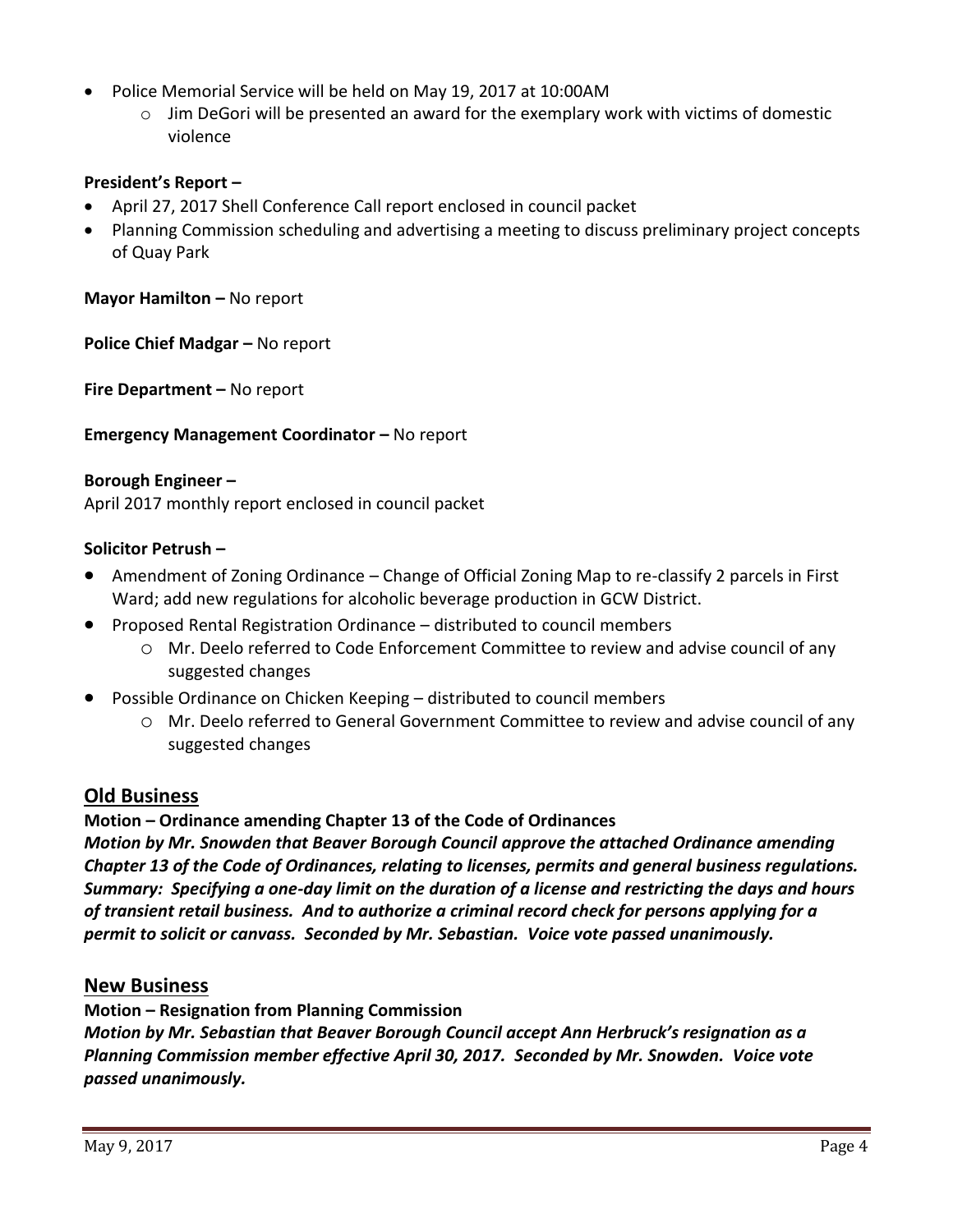### **Motion – Appointment to Planning Commission**

*Motion by Mr. McDermott that Beaver Borough Council appoint Nancy Montgomery to fill the unexpired term of Ann Herbruck on the Planning Commission ending December 31, 2018. Seconded by Mr. Perini. Voice vote passed unanimously.*

### **Motion – Add Pool Advertising Signs to the Fee Schedule**

*Motion by Mr. Embaugh that Beaver Borough Council authorize the addition of a \$300 fee for advertising signs to be placed on the fence at the pool. This cost includes the making of the 3' x 5' sign and is for the whole pool season. Seconded by Mr. Deceder.* 

Discussion of security at the pool. Council agreed for further discussion to identify approved areas and the approved height location the signs can be attached to the pool fence.

*Roll call vote: Mr. Embaugh – Yes, Mr. Perini – Yes, Mr. Sims – Yes, Mr. Deceder – Yes, Mr. Sebastian – Yes, Mr. Andres – Yes, Mr. McDermott – No, Mr. Snowden – Yes, Mr. Deelo – No. Motion passed on the indicated roll call vote, 7-2.* 

#### **Motion – Animal Ordinance**

*Motion by Mr. Andres that Beaver Borough Council direct the Solicitor to draft an ordinance for chickens housed within the borough. Ordinance should include regulations of no more than four (4) chickens per household, no roosters and keeping a well maintained and safe facility. Seconded by Mr. Sebastian. Voice vote passed unanimously.*

### **Motion – Social Media Policy**

# *Motion by Mr. Snowden that Beaver Borough Council approve the attached Social Media Policy. Seconded by Mr. Perini.*

Discussion of the Policy.

- Mr. Andres Article V mentions board members, does that mean council members? Also, will the borough continue to website?
- Mr. Madgar stated the policy was initiated due to an issue with summer employees last year. The issue was handled in house. When the problem was discussed, the employees stated they were unaware they could not post on social media during working hours. With the summer employees starting, this policy would resolve the problem. This policy is mirrored from a neighboring borough.
- Mr. Madgar stated the Borough website is not part of the policy and will continue to be updated.
- Mr. Perini When the summer employees are working they should not be on social media.
- Mr. Embaugh stated the policy mentions all employee's and is very restrictive. Does not mention "while on company time"
- Mr. Madgar suggests to table the motion until it can be reviewed further.
- Officer McCoy stated for non-union employees the policy will not be a problem. Does not see an issue with the fulltime police officers, however, it should go to the bargaining for verification.
- *Motion by Mr. Snowden to table motion until the June 13, 2017 meeting. Requesting the Social Media Policy identifies "during work hours". Seconded by Mr. Sebastian. Voice vote passed unanimously.*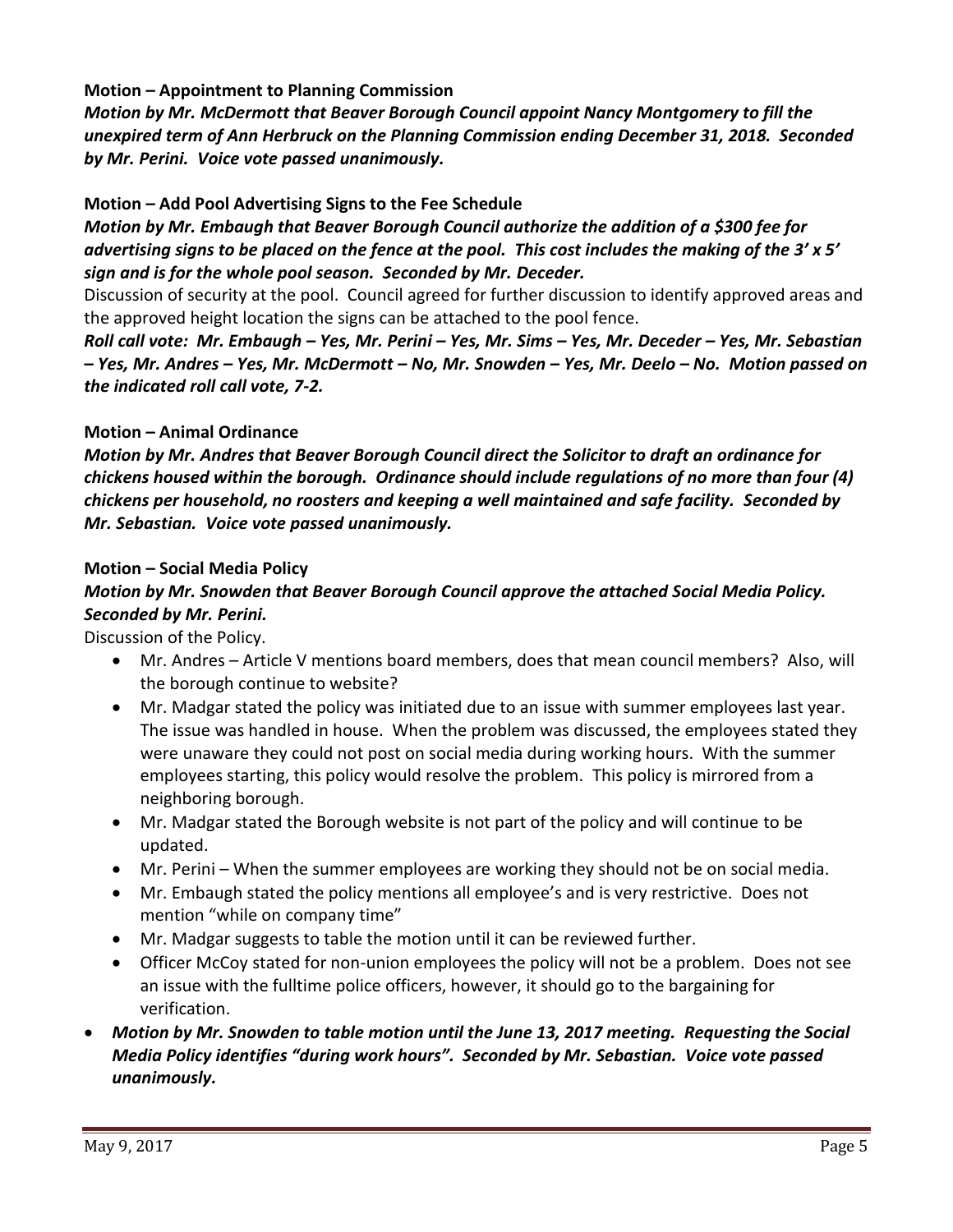o Mr. Deelo requested General Government Committee review and have ready for presentation at the June 13, 2017 meeting.

Mr. Andres commented on Procedure.

- Even though acceptable of the nine (9) motions tonight, seven (7) were not sponsored by council members. Normally, motions are brought from committee.
- Reminds Council that Executive Sessions have a time limit of 45 minutes.

Entered into Executive Session at 8:25PM to discuss Terms & Conditions of Employment; Termination by Early Retirement; Discuss Professional Service Contract of Auditor

Executive Session ended at 9:14PM

## **Motion – Auditor Contract**

*Motion by Mr. Perini that Beaver Borough Council approve the attached one (1) year engagement letter from Cottrill Arbutina to perform our audit for 2016. Seconded by Mr. Snowden. Voice vote passed unanimously.*

**Motion – Ordinance amending Chapter 1 of the Code of Ordinances**

## *Motion by Mr. Perini that Beaver Borough Council authorize the Solicitor to advertise the attached proposed Ordinance amending Chapter 1 of the Code of Ordinances to provide an early retirement window period. Seconded by Mr. Sims.*

- Mr. Madgar Soon after he became the Borough Manager, two (2) office employees requested an early retirement package. John McCreary was contacted to start the process. He was then informed by the two (2) employees that they were no longer interested in leaving early. They later came back asking for the early retirement package. John McCreary was again contacted and was presented the numbers. One of the pivotal office employees, fell and had an injury at home, has been off work for three weeks and will not be returning to even train anyone. The other pivotal employee, is exercising the option to retire in June. This leaves no one to work upstairs.
- Mr. Deelo This motion only offers an early retirement package
- Mr. Andres Based on the vote of this motion, the final decision comes down to the two (2) employees, and they can either accept or reject the early retirement package.

### *Voice vote passed unanimously.*

### **Motion – Advertising policy**

## *Motion by Mr. Sims that Beaver Borough Council temporarily suspend the application of the existing policy of advertising new hires. Seconded by Mr. Snowden.*

- Nancy Werme Who does the hiring? Why not post or advertise the position?
- Mr. Deelo Council has to ratify all hires.
- Mr. Snowden Posting is for internal employees only
- Mr. Deceder The borough does not have the luxury of moving mutual employees up the ladder